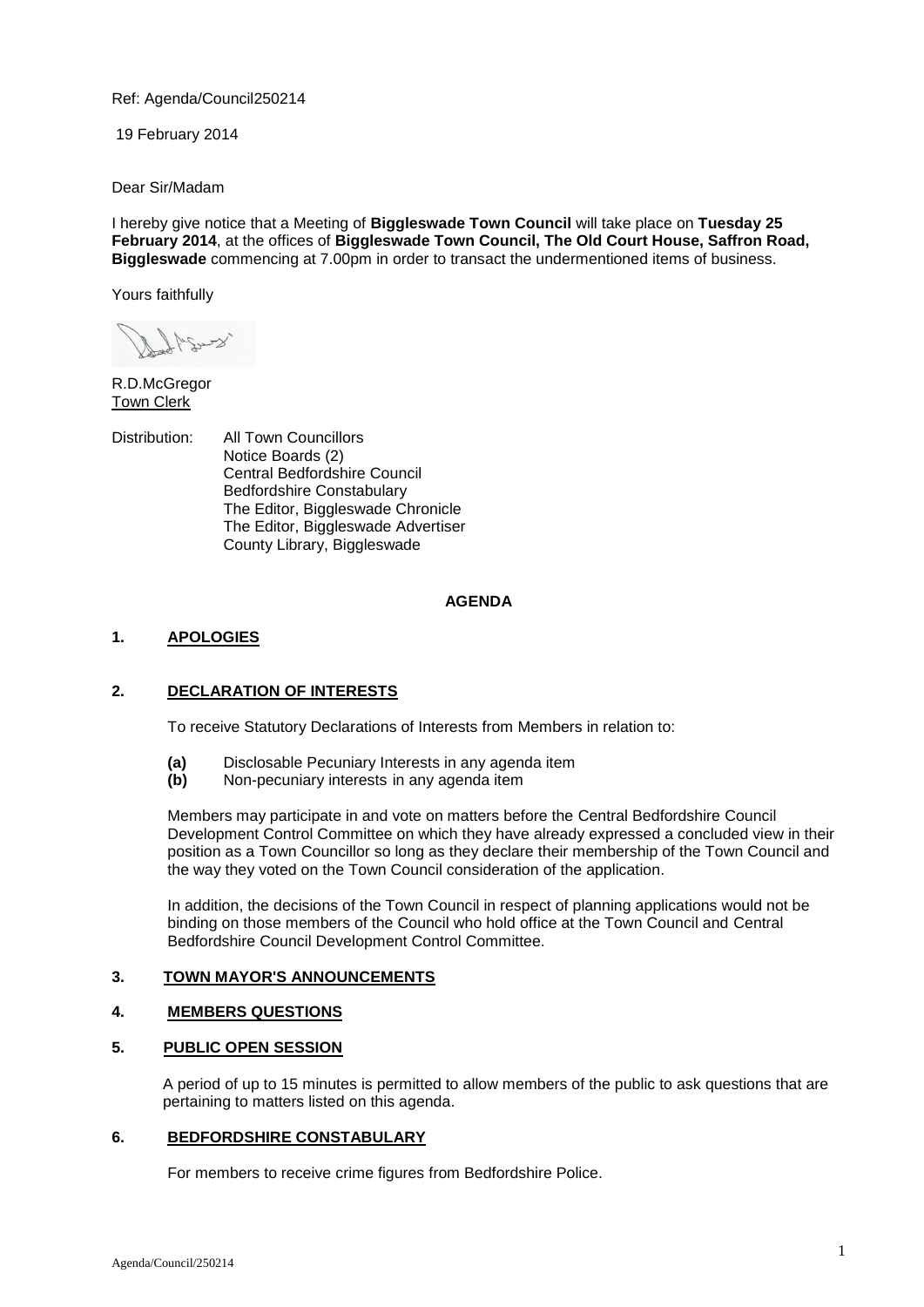# **7 INVITED SPEAKER**

There is no invited speaker.

### **8. MINUTES AND RECOMMENDATIONS OF MEETINGS**

**a.** For members to receive and approve the Minutes of the Council meeting held on 11 February 2014 at the Offices of Biggleswade Town Council, The Old Court House, Saffron Road, Biggleswade.

# **9. MATTERS ARISING**

**a.** Minutes of the Council meeting held on 11 February 2014.

# **10 PLANNING APPLICATIONS**

# **a. CB/14/00390/FULL – 146 London Road**

Proposed two storey side extension

**b. CB/13/04438/MW – Former Quarry Plant Site, Warren Villas Quarry, New Road, Sandy** Change of use of land to an inert waste recycling centre by screening, crushing and washing together with retrospective change of use of land to a mix of fishing and nature conservation uses and associated engineering operations to create fishing swims. (Re-submission of withdrawn application no CB/13/01874/MW)

*The previous application was considered by Town Council on 23 July 2013 when:*

*It was RESOLVED that Town Council OBJECT to this application. Members raised concerns about the increase in traffic on New Road and the access to the A1.*

**c. CB/14/00139/MW – Former Quarry Plant Site, Warren Villas Quarry, New Road, Sandy** Construction of 5 soil bunds associated with proposed invert waste recycling centre, the subject of application CB/13/04438/MW

# **d. CB/14/00509/FULL – 17 Cedar Avenue**

Single storey rear extension to replace existing conservatory.

### **e. CB/14/00539/FULL – 1 High Street, Biggleswade**

Replace existing flat roofed single storey extension to rear with new pitched roof single storey extension

# **f. CB/14/00529/RM – Land South Of, Potton Road, Biggleswade**

Reserved Matters: following Outline Application MB/03/01205/OUT to land parcel 38 and 39 for 60 dwellings including details of appearance, landscaping, layout and scale.

#### **g. CB/14/00473 – 20 Spring Close**

Erection of attached dwelling with alteration to existing garage and parking.

# **11. ACCOUNTS**

#### **a. Financial Administration**

For members to receive and adopt the following accounts:

- i. Detailed Balance Sheet to 31 January 2014
- ii. Summary of Income & Expenditure.
- iii. Current Bank Account, receipts and payments to 31 January 2014